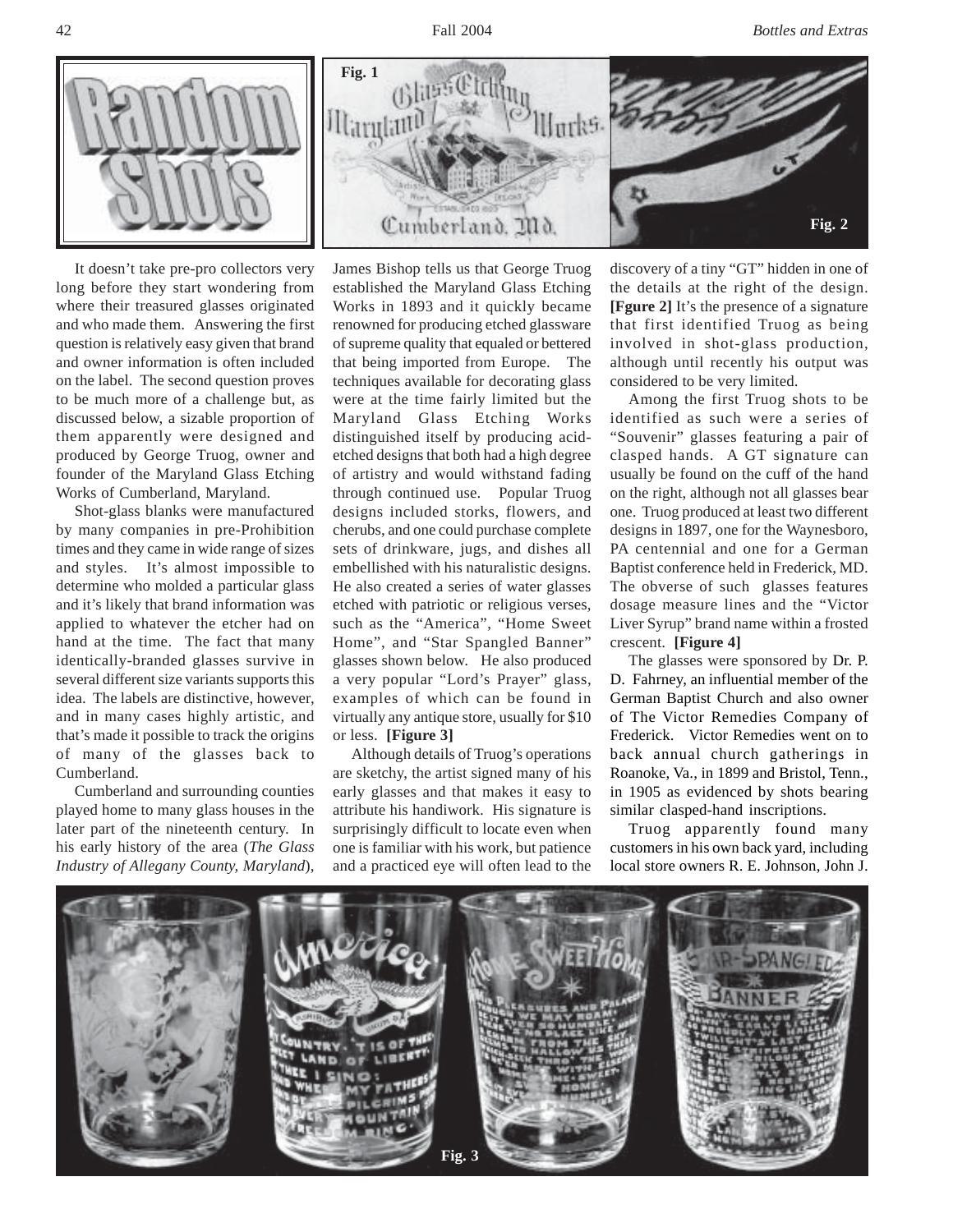

Stump & Co., and also the Cumberland Brewing Co, but his work advertised patent medicines and businesses from Baltimore and New York in the east to Minneapolis and St. Louis in the Midwest. The "Dr. Petzhold bitters" and "Regulator" and glasses are classic examples and both bear the tell-tale GT signature at lower right. **[Figure 5]**



Truog was Italian-born, but war forced his family to flee to Switzerland while he was still very young. He was educated in the arts and completed studies at the University of Zurich before emigrating to the US in 1883. He was by now an accomplished artist and secured a position designing etched glass patterns for the Central Glass Works of Wheeling, WV. He later helped found the Seneca Glass Company of Morgantown, WV but it was destroyed in a blaze in 1893 and he moved to Cumberland to establish his etching company.

Not only was Truog a talented artist, he also had a quirky sense of humor that is evident in a series of novelty glasses. These include two "Don't Drown" glasses which implore the imbiber to keep the contents at a level below that which might imperil an etched hog or a fly. In the same series is an "Eye Opener" that features a cowled monk (*photo: Bill Naglik*). **[Figure 6]**



Several variations on the hog theme survive. In one, the hog is handsomely portly whereas in another the animal seems grossly inflated to the point where it might rupture! Neither of the latter two glasses are signed, but Truog's hand in the floral design is so evident that they are almost certainly his. **[Figure 7]**

Playing counterpoint to the "Eye Openers" are at least two "Nightcaps". One predictably features a woolly cap embraced by a wreath of flowers, but the cap in the second glass is worn



by a clock face whose hands tell us that the hour is late and this had better be the last tipple!

My personal favorite Truog glasses include the whimsical "Going Back on a Friend", a glass that has sparked considerable debate as to its meaning. Then there is "It's a Long Time Between", featuring a character whose lugubrious face leaves little doubt that the word left hanging is "drinks". Then there is a deliciously lecherous gent in the "Just a Smile" glass. One can only imagine the consequences of filling this particular glass! Finally, there's the wonderful "I Do / I Don't" glass, featuring two panels within which we see a child performing (or not) on a pot. **[Figure 8]**



One really has to wonder who would have purchased these glasses and why, but clearly they were popular at the time because so many have survived the 100 plus years since their manufacture, most of them in pristine condition. Auction prices on these glasses has risen spectacularly in the past two years as awareness of them grows, from a mere \$20 each to over \$150. If only the stock market performed so well!

Although the Truog novelty glasses have irresistible charm, they probably represented a sideline for the company, with the bulk of his work involving manufacture of branded beer and

whiskey glasses. Very few of these were signed so attribution has been difficult, but first inklings that this might be the case came with the publication of Barbara Edmonson's book, *Old Advertising Spirits Glasses*. In the Introductory material, she drew attention to original designs that appear in a scrapbook that was compiled by Truog and that now resides in the library of Alleghany College, Cumberland. They include sketches of the monk "Eye Opener" and "Don't Drown the Fly" glasses mentioned above, but they also